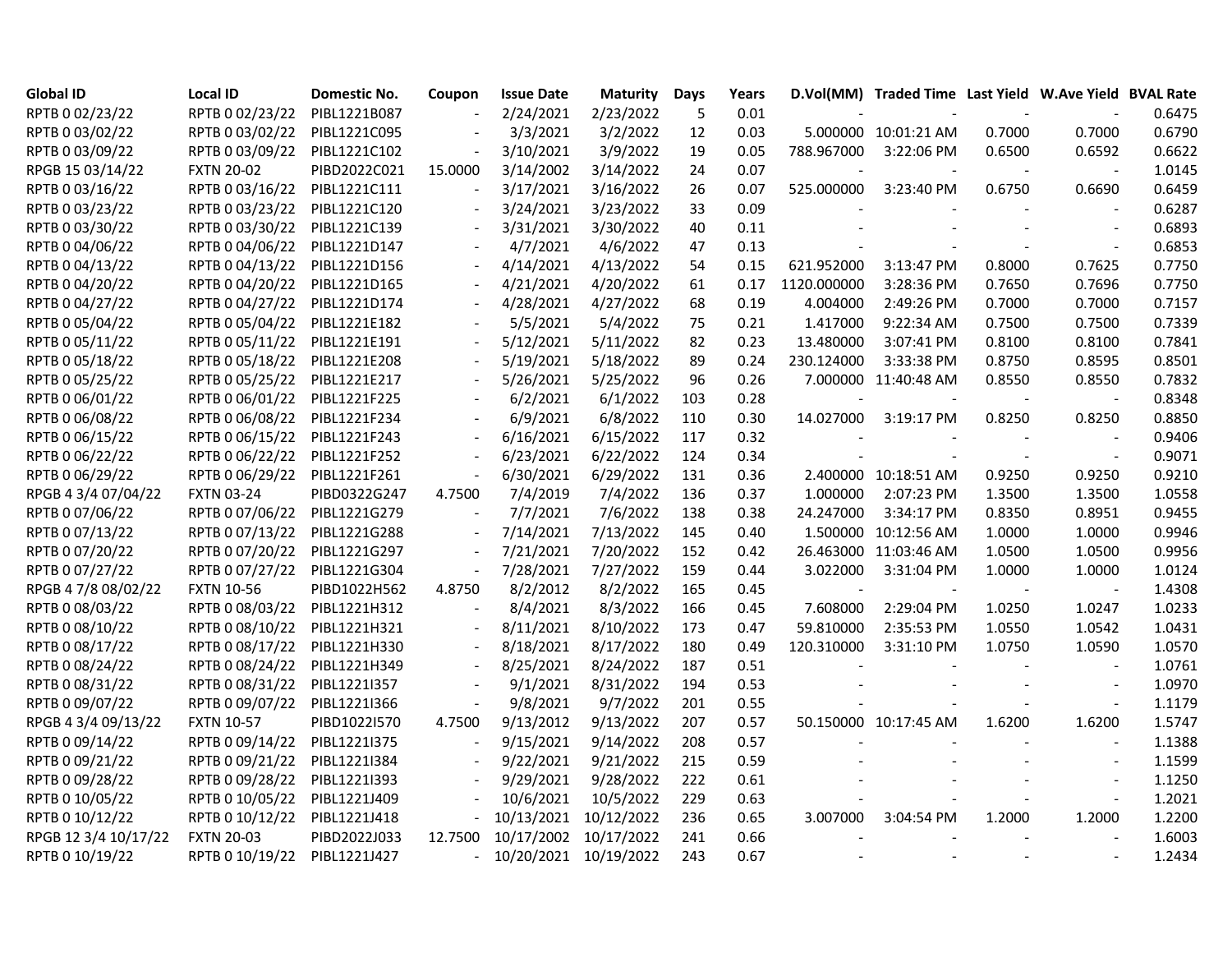| <b>Global ID</b>     | <b>Local ID</b>   | <b>Domestic No.</b> | Coupon  | <b>Issue Date</b> | Maturity         | Days | Years |                         | D.Vol(MM) Traded Time Last Yield W.Ave Yield BVAL Rate |        |                          |        |
|----------------------|-------------------|---------------------|---------|-------------------|------------------|------|-------|-------------------------|--------------------------------------------------------|--------|--------------------------|--------|
| RPTB 0 10/26/22      | RPTB 0 10/26/22   | PIBL1221J436        |         | 10/27/2021        | 10/26/2022       | 250  | 0.68  |                         |                                                        |        |                          | 1.2686 |
| RPTB 0 11/02/22      | RPTB 0 11/02/22   | PIBL1221K443        |         | 11/3/2021         | 11/2/2022        | 257  | 0.70  |                         |                                                        |        |                          | 1.3517 |
| RPTB 0 11/09/22      | RPTB 0 11/09/22   | PIBL1221K452        |         | 11/10/2021        | 11/9/2022        | 264  | 0.72  |                         |                                                        |        | $\overline{a}$           | 1.3532 |
| RPTB 0 11/16/22      | RPTB 0 11/16/22   | PIBL1221K461        |         | 11/17/2021        | 11/16/2022       | 271  | 0.74  | 1.000000                | 3:31:05 PM                                             | 1.3500 | 1.3500                   | 1.3316 |
| RPTB 0 11/23/22      | RPTB 0 11/23/22   | PIBL1221K470        |         | 11/24/2021        | 11/23/2022       | 278  | 0.76  | 25.305000               | 2:09:20 PM                                             | 1.3350 | 1.3350                   | 1.4000 |
| RPTB 0 11/29/22      | RPTB 0 11/29/22   | PIBL1221L488        |         | 12/1/2021         | 11/29/2022       | 284  | 0.78  | 2.000000                | 2:55:01 PM                                             | 1.3750 | 1.3750                   | 1.3608 |
| RPGB 4 5/8 12/04/22  | RTB 05-11         | PIID0522L114        | 4.6250  | 12/4/2017         | 12/4/2022        | 289  | 0.79  | 465.221000              | 3:12:06 PM                                             | 1.8150 | 1.7040                   | 1.6829 |
| RPGB 4 12/06/22      | <b>FXTN 10-58</b> | PIBD1022L585        | 4.0000  | 12/6/2012         | 12/6/2022        | 291  | 0.80  |                         | 117.400000 10:18:19 AM                                 | 1.8800 | 1.8800                   | 1.7612 |
| RPTB 0 12/07/22      | RPTB 0 12/07/22   | PIBL1221L497        |         | 12/7/2021         | 12/7/2022        | 292  | 0.80  |                         |                                                        |        | $\sim$                   | 1.3745 |
| RPTB 0 12/14/22      | RPTB 0 12/14/22   | PIBL1221L503        |         | 12/15/2021        | 12/14/2022       | 299  | 0.82  |                         | 25.400000 10:45:39 AM                                  | 1.3750 | 1.3848                   | 1.3500 |
| RPTB 0 01/04/23      | RPTB 0 01/04/23   | PIBL1222A013        |         | 1/5/2022          | 1/4/2023         | 320  | 0.88  |                         |                                                        |        |                          | 1.4000 |
| RPTB 0 01/11/23      | RPTB 0 01/11/23   | PIBL1222A022        |         | 1/12/2022         | 1/11/2023        | 327  | 0.90  |                         |                                                        |        | $\blacksquare$           | 1.4302 |
| RPTB 0 01/18/23      | RPTB 0 01/18/23   | PIBL1222A031        |         | 1/19/2022         | 1/18/2023        | 334  | 0.91  | 0.354000                | 2:43:32 PM                                             | 1.4760 | 1.4760                   | 1.4250 |
| RPTB 0 01/25/23      | RPTB 0 01/25/23   | PIBL1222A040        |         | 1/26/2022         | 1/25/2023        | 341  | 0.93  |                         |                                                        |        | $\blacksquare$           | 1.4126 |
| RPTB 0 02/01/23      | RPTB 0 02/01/23   | PIBL1222B058        |         | 2/2/2022          | 2/1/2023         | 348  | 0.95  |                         | 12.800000 10:40:53 AM                                  | 1.3750 | 1.3750                   | 1.4698 |
| RPTB 0 02/08/23      | RPTB 0 02/08/23   | PIBL1222B067        |         | 2/9/2022          | 2/8/2023         | 355  | 0.97  | 6.300000                | 2:44:06 PM                                             | 1.4250 | 1.4262                   | 1.5605 |
| RPGB 4 3/8 02/11/23  | RTB 03-10         | PIID0323B101        | 4.3750  | 2/11/2020         | 2/11/2023        | 358  | 0.98  | 1383.110000             | 2:59:21 PM                                             | 1.9750 | 1.9587                   | 1.9860 |
| RPTB 0 02/15/23      | RPTB 0 02/15/23   | PIBL1222B076        |         | 2/16/2022         | 2/15/2023        | 362  | 0.99  | 72.410000               | 3:10:16 PM                                             | 1.4650 | 1.4627                   | 1.4600 |
| RPGB 13 02/20/23     | <b>FXTN 20-04</b> | PIBD2023B048        | 13.0000 | 2/20/2003         | 2/20/2023        | 367  | 1.01  |                         | $\blacksquare$                                         |        | $\overline{\phantom{a}}$ | 1.9034 |
| RPGB 5 1/2 03/08/23  | <b>FXTN 05-75</b> | PIBD0523C752        | 5.5000  | 3/8/2018          | 3/8/2023         | 383  | 1.05  | 64.000000               | 3:57:25 PM                                             | 1.9850 | 1.9498                   | 1.9686 |
| RPGB 3 1/2 04/21/23  | <b>FXTN 07-58</b> | PIBD0723D588        | 3.5000  | 4/21/2016         | 4/21/2023        | 427  | 1.17  |                         |                                                        |        |                          | 1.9877 |
| RPGB 11 7/8 05/29/23 | <b>FXTN 20-05</b> | PIBD2023E054        | 11.8750 | 5/29/2003         | 5/29/2023        | 465  | 1.27  |                         |                                                        |        | $\sim$                   | 2.1133 |
| RPGB 3 1/4 08/15/23  | RTB 10-04         | PIID1023H046        | 3.2500  | 8/15/2013         | 8/15/2023        | 543  | 1.49  | 23.370000               | 2:53:46 PM                                             | 2.7500 | 2.6963                   | 2.0867 |
| RPGB 2 3/8 09/10/23  | <b>FXTN 03-25</b> | PIBD0323I252        | 2.3750  | 9/10/2020         | 9/10/2023        | 569  | 1.56  |                         | $\blacksquare$                                         |        | $\sim$                   | 2.2674 |
| RPGB 11 3/8 10/23/23 | <b>FXTN 20-06</b> | PIBD2023J068        | 11.3750 | 10/23/2003        | 10/23/2023       | 612  | 1.68  | $\blacksquare$          | $\blacksquare$                                         |        | $\overline{a}$           | 2.4280 |
| RPGB 2 3/8 03/09/24  | RTB 03-11         | PIID0324C115        | 2.3750  | 3/9/2021          | 3/9/2024         | 750  | 2.05  | 268.000000              | 3:28:48 PM                                             | 2.7000 | 2.6216                   | 2.6426 |
| RPGB 6 1/4 03/12/24  | RTB 05-12         | PIID0524C129        | 6.2500  | 3/12/2019         | 3/12/2024        | 753  | 2.06  | 2.500000                | 2:00:51 PM                                             | 2.6200 | 2.6240                   | 2.7009 |
| RPGB 4 1/2 04/20/24  | <b>FXTN 07-59</b> | PIBD0724D595        | 4.5000  | 4/20/2017         | 4/20/2024        | 792  | 2.17  | 7.000000                | 9:59:55 AM                                             | 2.7750 | 2.7321                   | 2.8063 |
| RPGB 12 3/8 06/03/24 | <b>FXTN 20-07</b> | PIBD2024F075        | 12.3750 | 6/3/2004          | 6/3/2024         | 836  | 2.29  |                         |                                                        |        | $\blacksquare$           | 2.8986 |
| RPGB 12 7/8 08/05/24 | <b>FXTN 20-08</b> | PIBD2024H086        | 12.8750 | 8/5/2004          | 8/5/2024         | 899  | 2.46  |                         |                                                        |        | $\sim$                   | 3.0281 |
| RPGB 4 1/8 08/20/24  | <b>FXTN 10-59</b> | PIBD1024H595        | 4.1250  | 8/20/2014         | 8/20/2024        | 914  | 2.50  |                         |                                                        |        | $\blacksquare$           | 3.0696 |
| RPGB 4 1/4 10/17/24  | <b>FXTN 05-76</b> | PIBD0524J762        | 4.2500  | 10/17/2019        | 10/17/2024       | 972  | 2.66  |                         |                                                        |        | $\overline{a}$           | 3.1906 |
| RPGB 13 3/4 11/11/24 | <b>FXTN 20-09</b> | PIBD2024K091        | 13.7500 | 11/11/2004        | 11/11/2024       | 997  | 2.73  |                         |                                                        |        |                          | 3.2296 |
| RPGB 5 3/4 04/12/25  | <b>FXTN 07-61</b> | PIBD0725D618        | 5.7500  | 4/12/2018         | 4/12/2025 1,149  |      | 3.15  |                         |                                                        |        | $\overline{a}$           | 3.5278 |
| RPGB 12 1/8 04/14/25 | <b>FXTN 20-10</b> | PIBD2025D103        | 12.1250 | 4/14/2005         | 4/14/2025 1,151  |      | 3.15  |                         |                                                        |        | $\sim$                   | 3.5343 |
| RPGB 2 5/8 08/12/25  | RTB 05-13         | PIID0525H130        | 2.6250  | 8/12/2020         | 8/12/2025 1,271  |      | 3.48  | 1021.766000 11:53:12 AM |                                                        | 3.6000 | 3.5890                   | 3.5773 |
| RPGB 3 5/8 09/09/25  | <b>FXTN 10-60</b> | PIBD1025I608        | 3.6250  | 9/9/2015          | 9/9/2025 1,299   |      | 3.56  |                         |                                                        |        | $\blacksquare$           | 3.8805 |
| RPGB 12 1/8 10/20/25 | <b>FXTN 20-11</b> | PIBD2025J116        | 12.1250 | 10/20/2005        | 10/20/2025 1,340 |      | 3.67  |                         |                                                        |        | $\overline{\phantom{a}}$ | 3.8820 |
| RPGB 18 1/4 11/29/25 | <b>FXTN 25-01</b> | PIBD2525K015        | 18.2500 | 11/29/2000        | 11/29/2025 1,380 |      | 3.78  |                         |                                                        |        | $\overline{a}$           | 3.9556 |
| RPGB 10 1/4 01/19/26 | <b>FXTN 20-12</b> | PIBD2026A122        | 10.2500 | 1/19/2006         | 1/19/2026 1,431  |      | 3.92  |                         |                                                        |        |                          | 4.0494 |